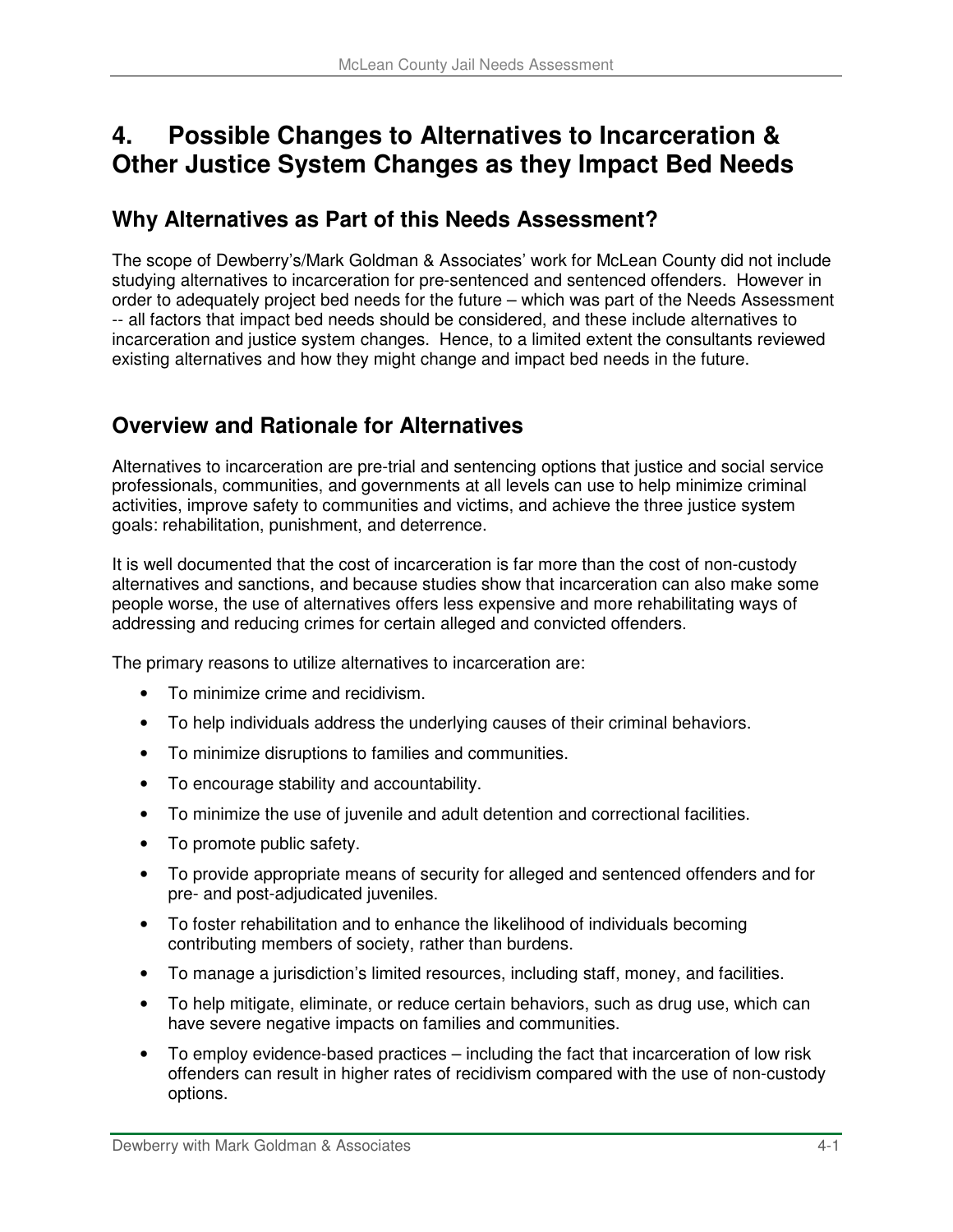- To save money.
- To address alleged and sentenced adult and juvenile offenders based on their particular treatment and security-related needs, and the risks to their victims and the community.

For years McLean County housed many inmates in other counties' jails due to overcrowding of the MCDF. This is no longer the case largely due to the implementation of non-custody alternatives and sanctions that are serving a large number of pre-sentenced and sentenced offenders.

If the County had to house its inmates out of county again, the minimum daily cost would be approximately \$50/inmate/day, potentially costing millions of dollars per year.

# **Alternatives for Whom?**

The alleged and convicted adult offenders who are best served by alternatives rather than incarceration are pre-sentenced alleged offenders and sentenced offenders who:

- Pose a low risk of harming others, and themselves.
- Are sober or want to be sober.
- Have a supportive family and a safe place to live.
- Are unlikely to flee the community.
- May benefit from community-based non-custody treatment programs either instead of incarceration or following periods of incarceration.
- May be able to help their families and their communities more when not incarcerated.

Because not all alternatives are appropriate for all persons, it is of utmost importance to develop a unique plan for a system of alternatives that is based on the security and treatment needs of a wide variety of individuals.

The recommendations on alternatives to incarceration for adults in the McLean County Justice System that follow in this chapter are based on the following:

- Profiles of McLean County adult offender populations (from available data and interviews), and considering their treatment, supervision, safety and security-related needs.
- Information on "what works" and "best practices" for various adult populations.
- Relative costs of available alternatives to incarceration.

## **The Current Situation at the McLean County Jail**

The McLean County Jail is overcrowded; there are not enough beds to house those that need beds; there are not enough beds in the requisite classification categories to correctly house offenders according to classification category; and, inmates are often not housed in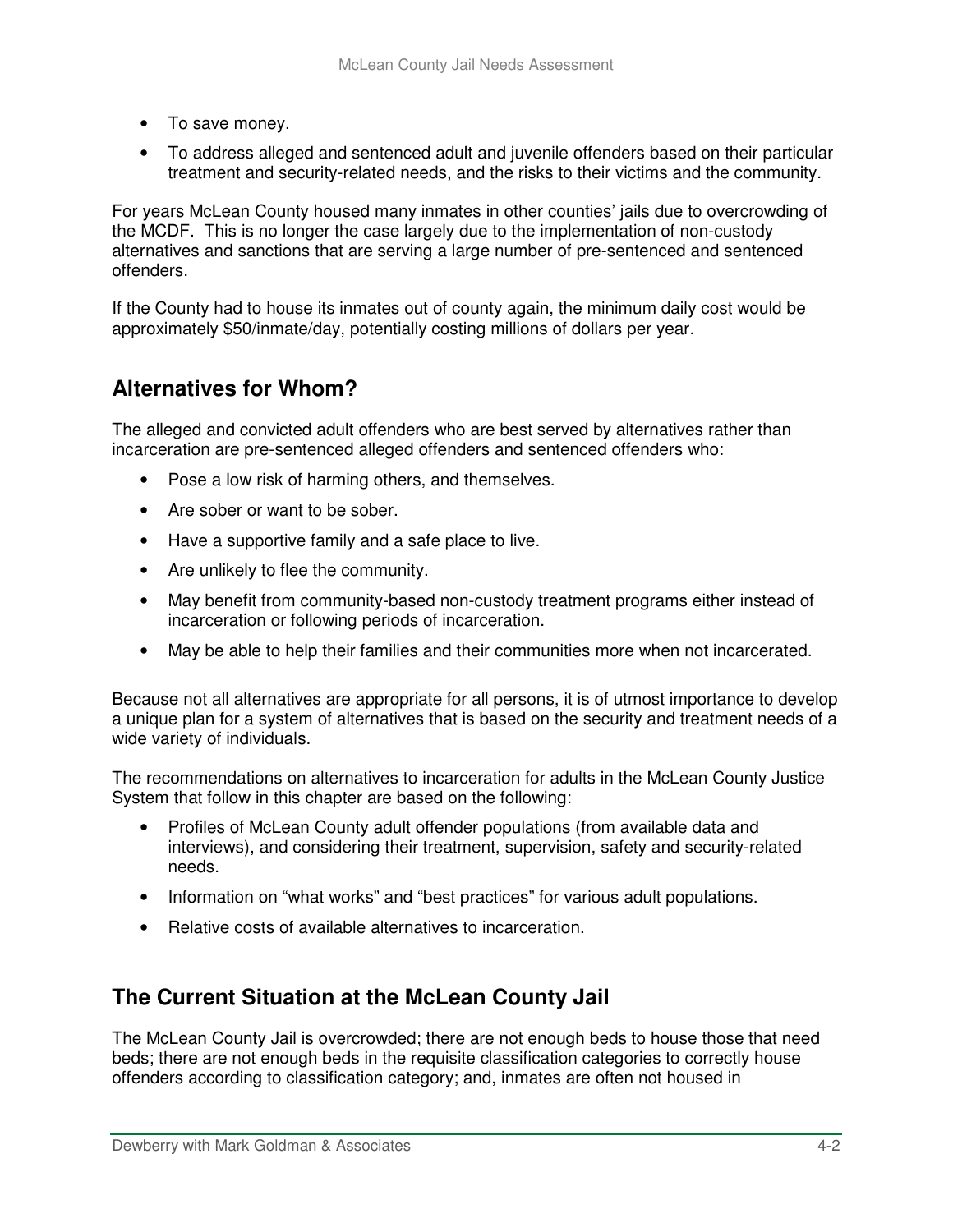inappropriate housing units due to these factors and the limited and the antiquated design of the older linear portions of the building.

Because of the overcrowding situation, almost all pre-sentenced misdemeanants are now released on bond or own recognizance release. Most sentenced misdemeanants are sentenced to non-custody alternatives. This means that over time the complexion of the Jail has shifted to a higher and higher percentage of felons. At the same time a higher and higher percentage of those in jail have mental health issues.

Due to current circumstances, the commonly held perception is that only those who need to be incarcerated are incarcerated, with the exception of some mentally ill inmates including the homeless mentally ill, which is one of the main reasons for the interest in the Joint Use Community Crisis Stabilization Center being established in conjunction with Chestnut Health Systems.

# **Current Pre-Trial Alternatives**

## **Pre-Trial Supervision/Release**

This County-funded program has been in operation since 2007 and in 2014 reportedly showed a 90% success rate. In short, Court Services combs the jail roster on a daily basis and makes recommendations to the Court for offenders eligible for **Bond** or **Own Recognizance Release**. Some of those released may be ordered to be part of **SCRAM or SCRAM-X** (remote electronic alcohol monitoring), or be **electronically monitored**. Others may be released on **Domestic Violence Release with GPS Monitoring**. Electronic Monitoring requires that offenders wear an electronic device that alerts officials if the offender leaves an approved location. Electronic Monitoring can be used for 24-hour confinement ("house arrest") or to enforce a curfew at the offender's home when the offender is not working.

Reportedly, the Pre-Trial program has reduced the population in the County Jail by approximately 120 persons per year. Also reportedly an admirably high 85 percent do not reoffend because of diligent Court Services supervision, assistance with services, and reminders of court appearances. This program has been considered a success and has significantly reduced the number of beds needed in the County Jail.

Those on Pre-Trial Supervision often have conditions, such as no drinking or drugs, curfews, perfect attendance in school or work, participation in AA meetings, Victims Awareness programs and counseling. Specific programs ordered for Pretrial Supervision include:

- Substance Abuse.
- Mental Health.
- Sex Offender.
- GED/Vocation Training.
- Domestic Violence.

For those who warrant especially close supervision, Pre-Trial Supervision is augmented by Electronic Monitoring and if it is offered in the future, Day Reporting.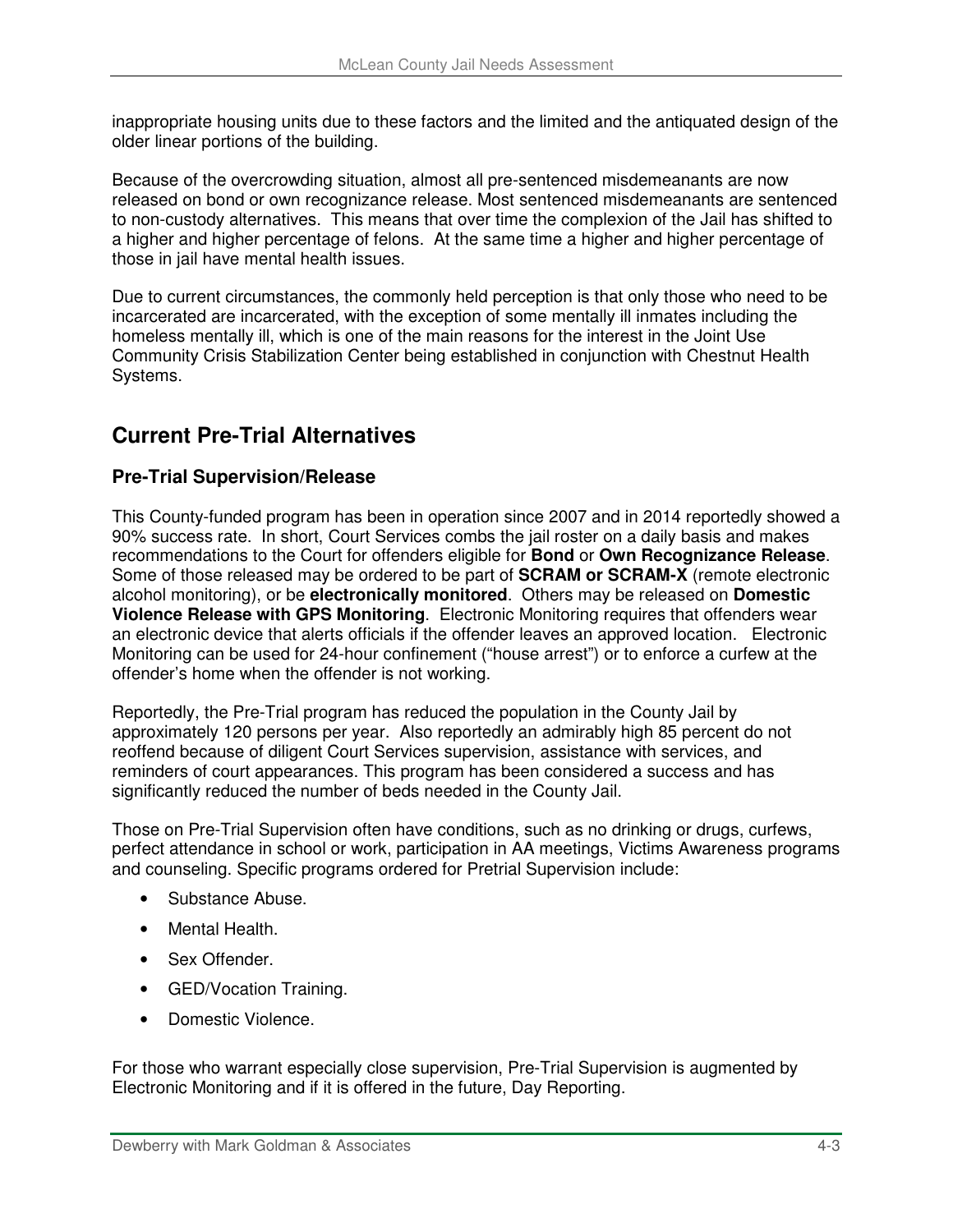Pre-Trial Services supervises defendants unable to post bond that are released from jail as an alternative to continued pretrial detention. They estimate that of the 159 cases supervised in 2013 (with a total of 13,895 supervision days), \$694,750 was saved, with an average savings per client of  $$4,370.<sup>1</sup>$ 

At the time of this report, Court Services was considering changing this program somewhat so they would have a prioritized list rather than a new list each day. Court Services was also considering establishing clearer objective criteria for this program. Additionally, Court Services was studying ways to shorten the pre-trial investigation period.

Were Pre-Trial Services to be expanded to include more individuals approved for release, the need for additional jail beds could be somewhat mitigated.

# **Current Alternatives for Sentenced Inmates**

## **Probation**

 $\overline{a}$ 

This alternative is mostly used for domestic violence, drug, DUI, sex offenders, and for other higher risk offenders. The primary purpose of probation supervision is to serve the court, protect the community, and provide the necessary services through assessment, monitoring and treatment to reduce the probability of continued criminal behavior by an offender. Probation/Parole Officers within Court Services routinely conduct pre-sentence investigations and write pre-sentence reports in felony cases. The level and frequency of supervision is based on need, and it is aimed at enforcing the conditions of supervision related not only to safety but also to encourage treatment for substance abuse and mental health issues, and ensure offenders pay restitution and fines.

Probation often includes a number of conditions based on security, safety, and treatment needs of the probationer, the victim, and the community. Conditions of Probation may include:

- Report to the probation officer regularly.
- Report for alcohol and drug screening and get treatment.
- Stay employed, look for work, and/or go to school.
- Pay fines to the court (common for traffic offenses).
- Pay restitution to the victim (repairs, medical bills, counseling bills).
- Do community service, some hours of volunteer work for a local organization. But this requires a supervisor of some sort.
- Follow restraining orders to stay away from the victim (a common condition in sexual abuse and domestic violence cases).
- Participate in battering intervention programs for assaultive or abusive offenders.

<sup>1</sup> Costs provided by Court Services. Does not take into account the possibility that some cases may have been disposed of more quickly had the alleged offenders remained incarcerated, nor the possibility that without Pre-Trial Services some alleged offenders could have been housed in facilities outside McLean County at rates higher than \$50/day, especially likely for those with medical, mental health, or other special needs.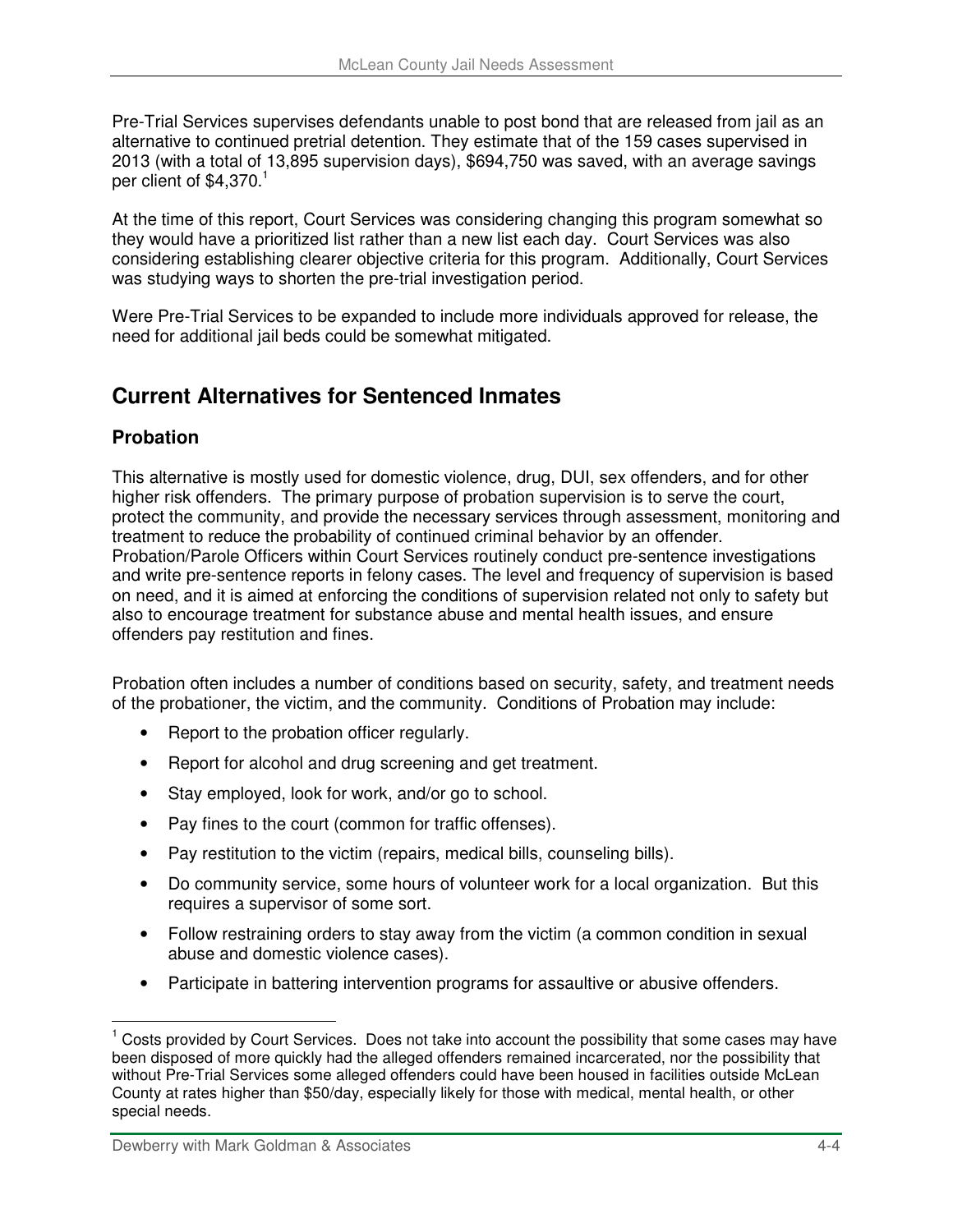• Participate in sex offender counseling.

There are three levels of Probation, four including Intake where a supervision plan is developed. Probationers can be moved forward or backward in supervision level as rewards or sanctions for good or unacceptable behaviors. High risk supervision often uses curfew, home confinement, daily reporting, and electronic monitoring as supervision tools.

When Probation conditions are not met, probationers can have their probation revoked and be incarcerated. **Administrative Sanctions** can also be administered for missed appointments, failure to not consume alcohol, and other such issues, in lieu of sending probationers back to court and possibly to jail.

At the time of the study, approximately 1,100 persons were on Probation. There were only six Probation officers, with an average case load (in 2013) of 192 individuals on standard Probation, although national guidelines suggest far fewer to maximize effectiveness. In 2013, a total of 661 individuals received court orders which included cooperation with monitoring and services through McLean County Adult Court Services Department; 236 of these offenders were court ordered to attend alcohol/drug treatment programs.2 Those on Intensive Probation also have assigned case managers.

There are separate specialized probation units for DUI and for Domestic Violence offenders. These offenders are considered higher risk.

Currently, Probation is just for felons, although it is understand that many misdemeanants could also benefit from Probation. It is also recognized that Probation is over capacity at the current time, in need of more staff and more space. Were it to be expanded to include some misdemeanants, it could help further reduce bed numbers in the Jail.

## **Drug Court**

 $\overline{a}$ 

The Alcohol and Drug Court is currently available only for Post-Conviction Felony Offenders with a high risk and high need who have been referred by the State Attorney's Office. These primarily consist of those who are considered non-violent, are drug and/or alcohol dependent/abusers, who may have violated probation, who may be homeless, who may have a prior criminal involvement, who may be unemployed and have limited education. Violent offenders, gang members, and drug dealers, and those unable to meet the State Attorney's office policy for eligibility requirements are ineligible and an offender can only go through Drug Court once. This is a voluntary program. In order to qualify for Drug court, the following factors must apply:

- Substance abusers (alcohol and/or drugs).
- Offenses related to substance abuse.
- Probation violations new drug related offenses and drug related technical violations.
- May have prior felony convictions.
- Diagnosed as drug dependent or abuser.

<sup>&</sup>lt;sup>2</sup> Information provided by Court Services.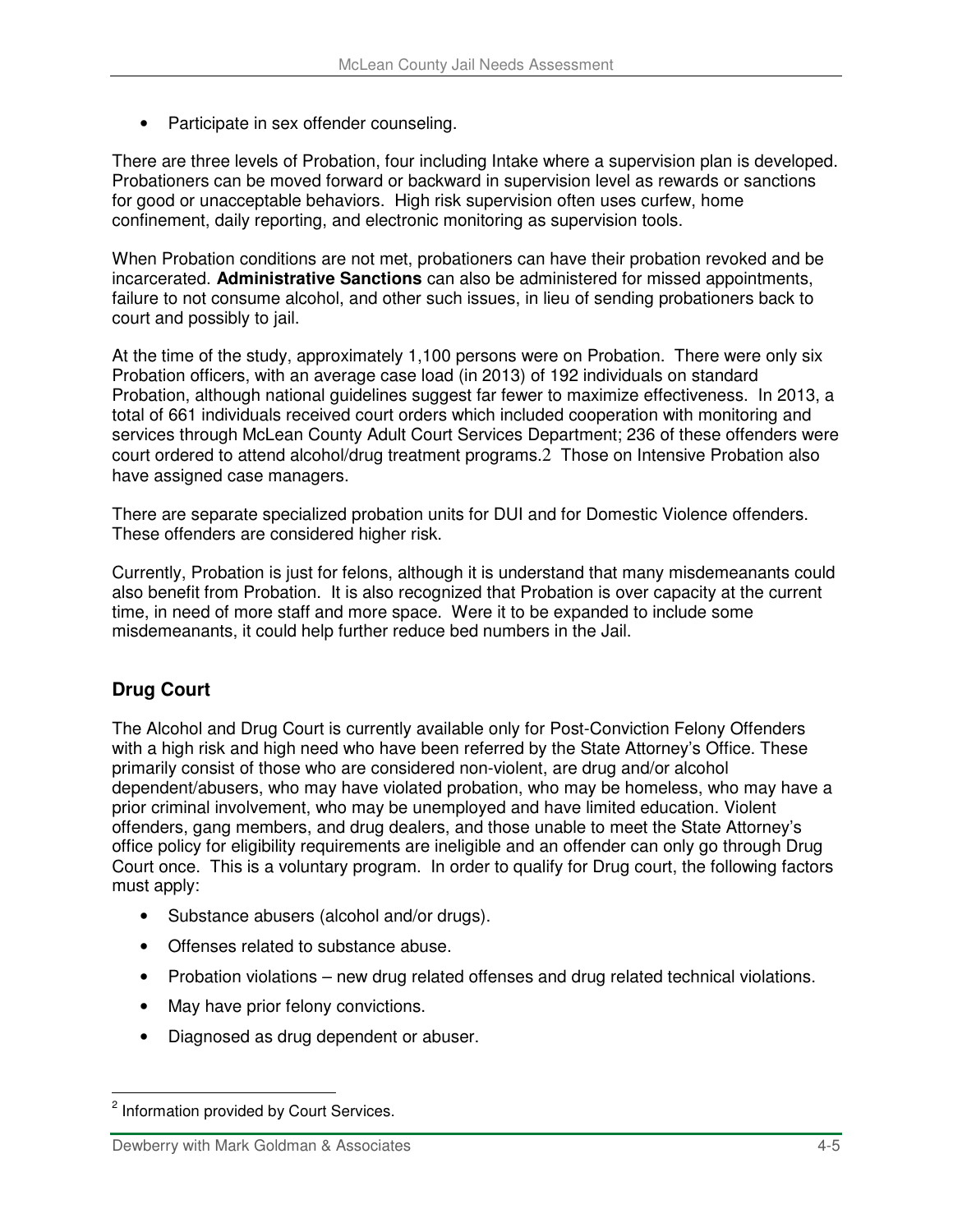- Non-violent offender as defined by State statute and McLean County State's Attorney guidelines.
- Convicted of one or more felonies.
- Adult.
- Male or female.
- Resident of McLean County.
- Must score moderate to high on LSI-R (a quantitative survey of offender attributes and offender situations relevant for making decisions about levels of supervision and treatment) and GAIN (Global Appraisal of Individual Needs).

There are three Program Phases, the first two with no less than 90 days, the third with no less than 180 days. Graduation requirements from Drug Court are:

- Completion of substance abuse treatment.
- Be drug free for 9 months.
- Be gainfully employed or furthering one's education.
- Be actively involved in recovery support activities.
- Be in a stable living environment.
- Have paid fines, court costs, and restitution in full.

The Court meets on a weekly basis and offenders can earn their way down to attending court every other week. Currently, there are 38-40 active individuals in this program. A Coordinator and Drug Court Probation Officer are employed through the County. They provide daily coordination and supervision of the Drug Court program, with Chestnut Health Systems and the Center for Youth and Family Solutions providing treatment of the individuals and their families. Each client in Drug Court receives intensive services from Chestnut Health Systems, while the Center for Youth and Family Solutions provides services including family counseling.

Drug Court could be expanded in the future by broadening its criteria to include some misdemeanants.

#### **Recovery Court**

Recovery Court is a specialized problem solving court for non-violent criminal offenders who have been diagnosed with severe mental illnesses and whose mental illnesses are related to their current offenses. The program provides comprehensive intensive supervision by the use of frequent court appearances, treatment services, and community based supervision. It coordinates with Drug Court as the targeted populations often overlap. The benefits to Recovery Court participants include improving their emotional and mental health through medication and or treatment, building positive relationships with family, enhancing the quality of life, and increasing the likelihood of employment and/or further education.

A Recovery Court Coordinator and grant funded Probation Officer provide daily coordination and supervision of the Recovery Court program, while the Center for Human Services, Chestnut Health Systems and the Center for Youth and Family Solutions provide treatment and medical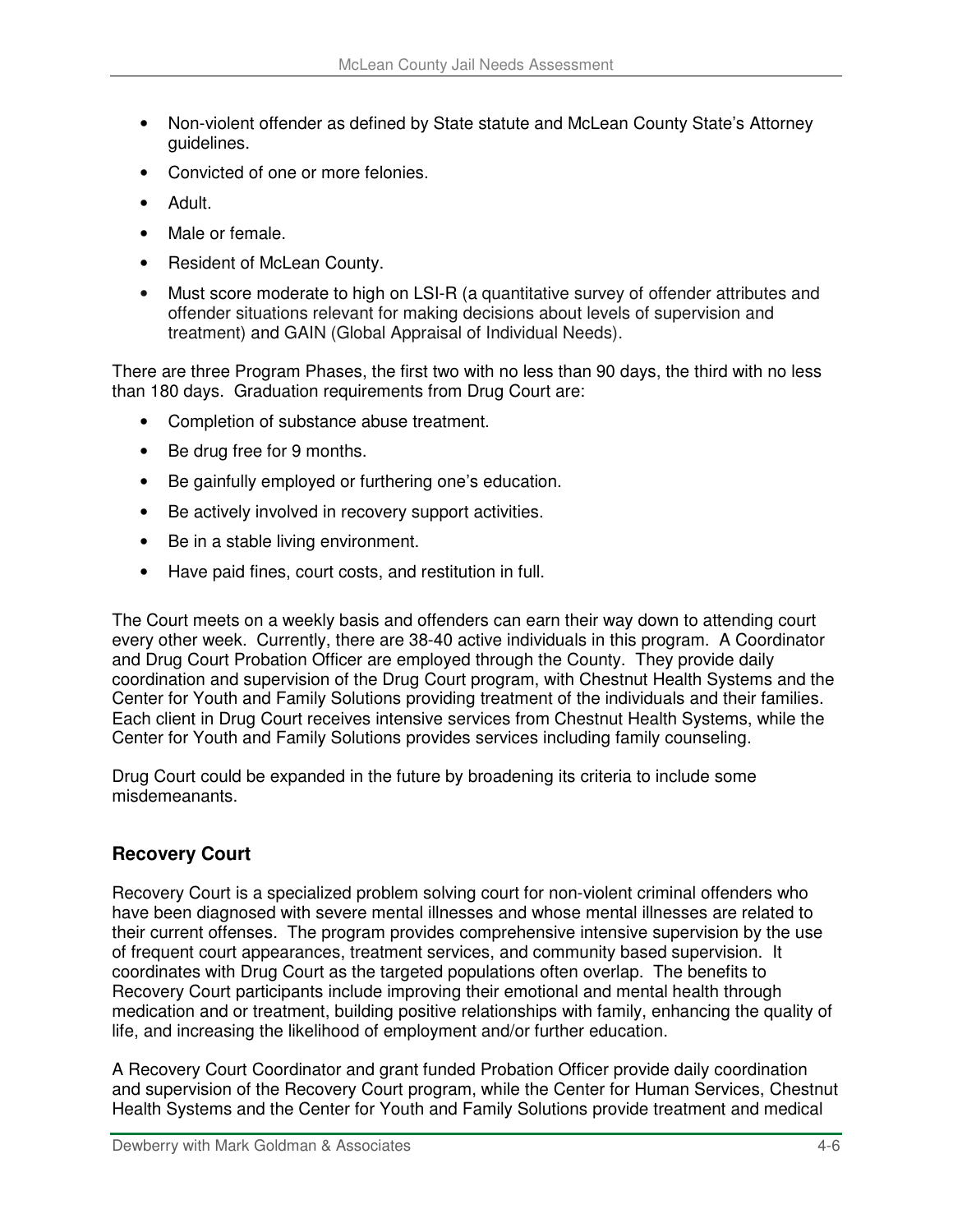assistance to the individuals. Treatment includes Moral Reconation Therapy, and participants go to court once a week.

The program can handle about 25 participants, but typically has around 17-19 on average. In 2013, eight individuals completed the program requirements and four were unsuccessfully discharged or had their probation revoked. Participants' convictions can be reversed if they are successful in recovery. Since its inception, the program has had a 63 percent completion rate, which is considered high given the target population.

## **High Risk-Intensive Probation Supervision (IPS) / Adult Redeploy Illinois (ARI)**

This is another alternative available to non-violent sentenced offenders in need of extra supervision and offers another level before sending an offender to State Prison or Jail. This program is meant to address service gaps such as overwhelmed court dockets, overcapacity in Adult Court Services, a lack of supervision availability during non-traditional office hours, and an overcrowded jail. High Risk Intensive Supervision can also help offenders with needs including substance abuse treatment, job placement services, mental health services, access to medication, and transportation.

This program is operated by Probation and simultaneously targets the high rate of technical violation admissions from the County to the Illinois Department of Corrections. Adult Redeploy Illinois was established by the Crime Reduction Act (Public Act 96-0761) to provide financial incentives to local jurisdictions for programs that allow diversion of non-violent offenders by providing community-based services. Grants are provided to counties, groups of counties, and judicial circuits to increase programming.

The Crime Reduction Act was based on the premise that crime can be reduced and the costs of the criminal justice system can be controlled by understanding and addressing the reasons why people commit crimes. It was also based on the premise that local jurisdictions (judicial circuits and counties) know best what resources are necessary to reduce crime.

The Adult Redeploy Illinois program is an example of a national best practice called "performance incentive funding," which other states are adopting in different ways. Adult Redeploy Illinois is based on the successful juvenile model which has been operating with positive results since 2004. In the first three years of the juvenile Redeploy Illinois program, four pilot sites reduced the number of youth sent to the Department of Juvenile Justice by 51 percent (well above the 25 percent goal), which represents potential youth incarceration cost avoidance to the State of nearly \$19 million.

The program offers sanctions for problem solving court and probation violations, incentives to improve and/or acknowledge positive behaviors, as well as ancillary services and additional supervision to individuals on probation who are in need of cognitive groups and or evening/weekend home visits and curfew checks. An IPS Coordinator and two grant-funded ARI officers are responsible for programming, monitoring and supervision.

Results expected with Adult Redeploy Illinois include:

• Reduced prison overcrowding with no increase in crime.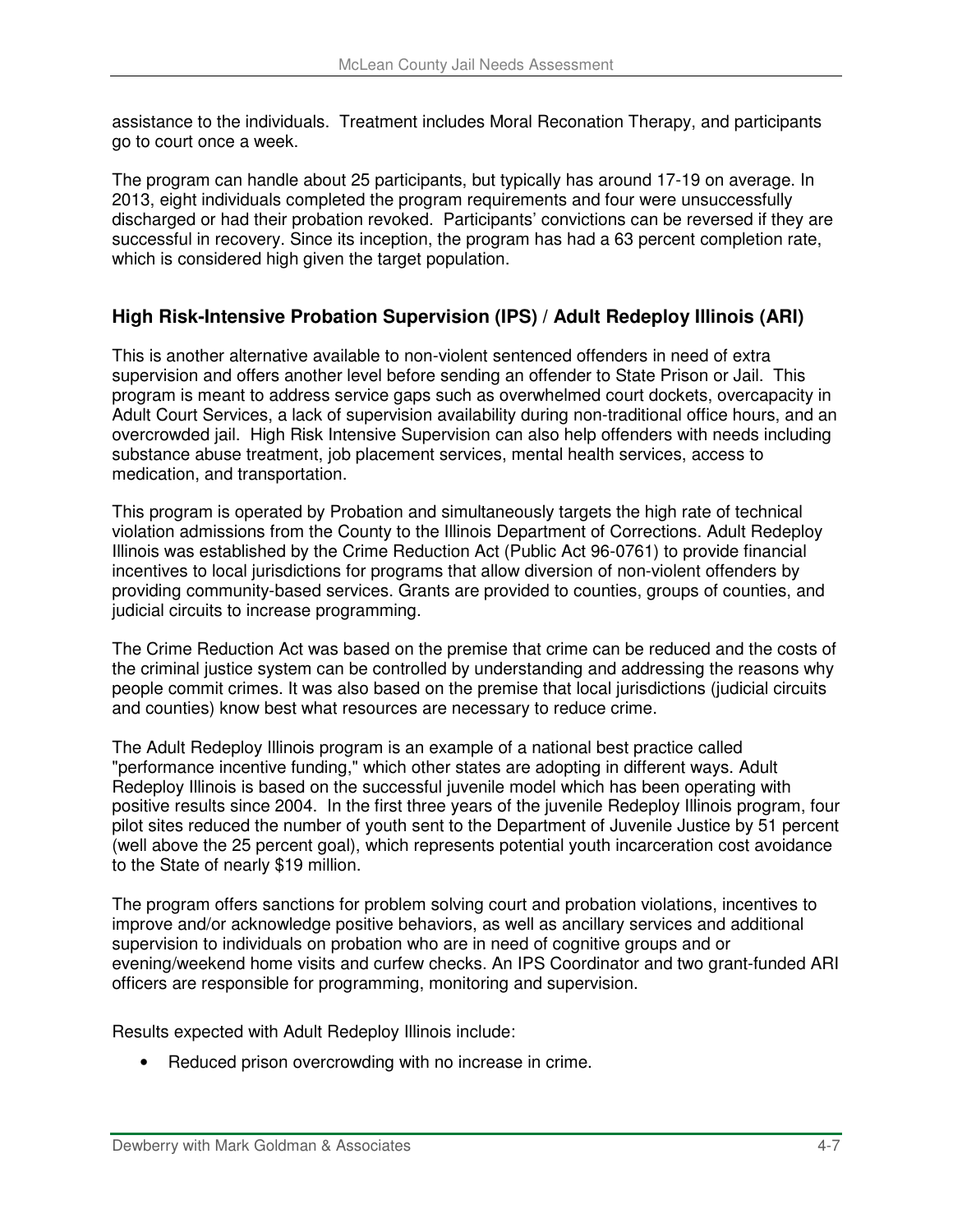- Lowered costs to taxpayers (\$24,899 a year for prison vs. less than \$200 total for drug school for first offenders and \$3,500 on average for drug treatment).
- Reduction in the expensive vicious cycle of crime and incarceration.

There are currently 29 in the **Adult Redeploy** program, 20 of whom are considered high risk.

## **Community Services**

Community Service can be ordered in lieu of incarceration or monetary sanctions, or ordered as a mandate for violation of criminal statutes. This is a much-utilized sentencing option for those who commit traffic offenses. One Probation Officer is responsible for the day to day operation of this program. In 2013, 903 adult offenders were ordered to perform community service, with a total of 111,637 hours, of which 83,509 hours were completed.

Most Community Service participants can continue living at home or in a group home or halfway house. This is a good alternative for those who need to stay in school and/or improve their work skills and employment histories, and can also be used in conjunction with Probation, Drug Court, Recovery Court, and Redeploy Illinois. Some on Community Service may also be on Electronic Monitoring.

#### **Jail Work Release & Weekender Programs**

These two periodic confinement programs are for offenders who are in school or working and who are deemed at low enough risk to release to the community during the day or the week. Weekenders spend the weekend in jail; Work Releasees are housed in the jail but are released during the day for work or school. Many of these offenders are in jail for domestic violence or drug related offenses.

In other jurisdictions and in McLean County some in the justice system believe that Work Release and Weekender programs (both involving jail beds) should be eliminated and people in these programs should instead be placed in alternative programs that do not require incarceration such as Day Reporting coupled, for some, with electronic monitoring. If one considers that they are deemed safe enough to be in the community during the day or week, then one must ask why are they not considered safe enough to be there during the weekend or at night? Eliminating these two periodic incarceration programs would of course reduce total bed needs in the jail and help reduce the likelihood of contraband entering the jail.

## **Recommended Additional Alternatives to Reduce Jail Bed Needs**

## **A Day Reporting Center**

As part of the renovated and expanded Jail or located elsewhere, a Day Reporting Center could eliminate or reduce time in custody for certain pre-trial and sentenced offenders. Selected nonviolent offenders and others who have committed minor crimes against people could continue to work, and/or go to school and treatment programs, based on the individual's characteristics and needs (e.g., alcoholism, lack of job skills).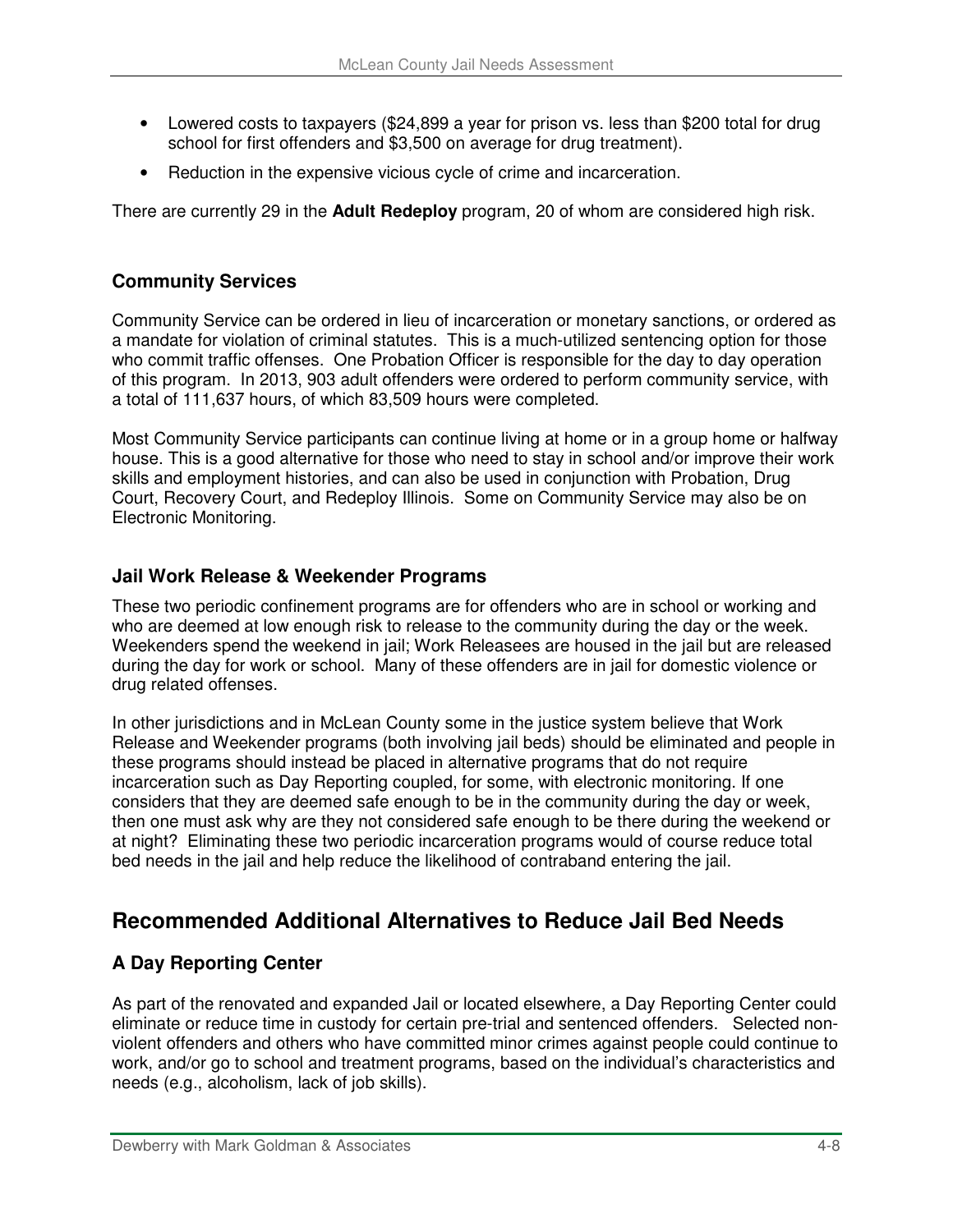Day Reporting is often a good alternative for those with alcohol, drug, and/or mental health issues. The Center would be a location for urine/blood testing, and could include case management, counseling, and an array of treatment, classes, and self-help programs. Day Reporting could also be part of a Re-entry program, as a direct sentencing option, and/or for Probationers who would otherwise be revoked and jailed for violations.

#### **Mental Health/Substance Abuse Diversion**

In addition to programs offered by the McLean County Center for Human Services and Chestnut Health Services, there is a need for more community-based programs for the mentally ill, those with substance abuse problems, and those who are both mentally ill and have substance abuse problems. Additional programs would provide for treatment in the community for adults diagnosed with psychiatric/ mental health and substance abuse disorders.

Chestnut Health Systems currently offers many addiction treatment services for adolescents and adults as well as mental health services. These community resources could be expanded to provide intensive treatment, education, and services for pre-trial and sentenced adults who are on not in custody but in an alternative program. Those who need greater scrutiny could be required to wear electronic bracelets that detect the consumption of alcohol or drugs. More community-based programs for the mentally ill and those with substance abuse issues would help divert more people from jail.

While this study was being completed, a big gap in available programs and alternatives to incarceration was beginning to be filled by the establishment of a Joint Use Community Crisis Stabilization Center on Chestnut's campus. This 14 bed facility's target population includes those who are charged with minor offenses who would otherwise be jailed.

## **Felon to Misdemeanant Diversion Program**

Some believe courts should have a Diversion program for first-time felons with cases filed in court as misdemeanors rather than as felonies. This could also reduce jail bed needs as misdemeanants are much less likely to remain incarcerated, and misdemeanants who are incarcerated are held for less time.

## **Good Time**

Inmates can earn (and most do) "Good Time" for good behavior while incarcerated. This greatly reduces their time served. For example, a day reduced for every day served, providing their behavior is acceptable while incarcerated. McLean County could consider expanding this program, which would further reduce bed needs.

#### **Other**

Judges would like to increase the use of **GPS Monitoring** to ease the strain on jail beds, but some offenders cannot afford the per-diem cost of this, so other funding mechanisms for the indigent should be explored.